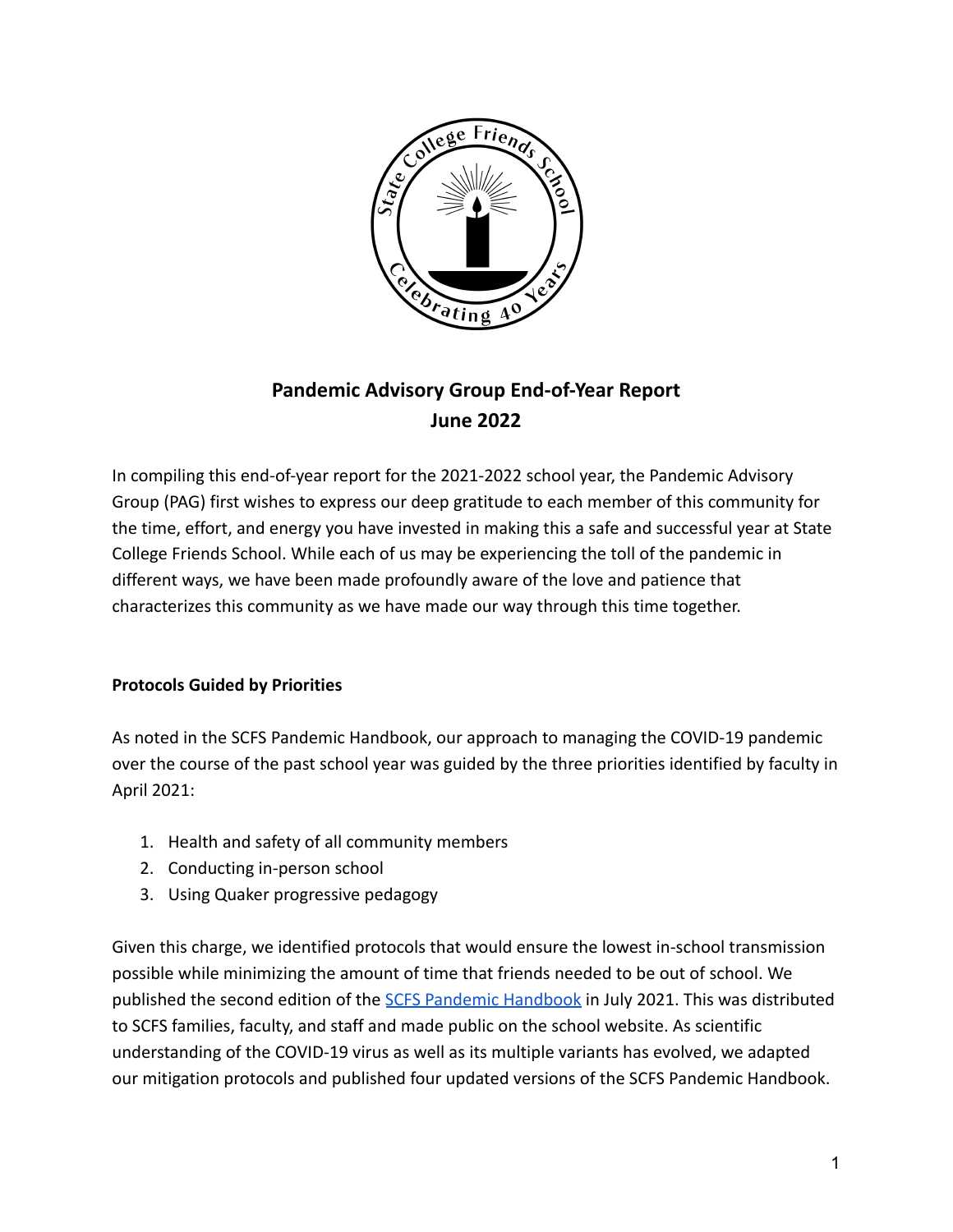The pandemic management approach developed by the PAG encompassed a range of preventative measures including promotion of and high-uptake of vaccines, improved ventilation and filtration, indoor masking with high-quality masks, daily health screening, and social distancing, as well as responsive measures such as contact tracing combined with rapid testing for those with symptoms or identified as close contacts.

## **Preventative Measures**

## **Vaccination**

Vaccination of the SCFS community has been a primary focus of protection against transmission and severe outcomes.

- All of our faculty and staff are voluntarily vaccinated against COVID-19.
- When vaccines for 5-11 year olds became available, 86.5% of students in this age range elected to receive two doses.
- The PAG hosted an [educational session for school families](https://www.youtube.com/watch?v=I92e8z0Q0oo) about pediatric vaccines led by SCFS parent and family physician, Dr. Paul Damaske.

# Indoor Air Quality

In June 2021, the Pandemic Advisory Group recruited the input of Bill Bahnfleth, Professor of Architectural Engineering at Pennsylvania State University and fellow of ASHRAE and ASME. With his guidance, we developed a comprehensive indoor air quality management system as a primary focus of protection against transmission.

- Identifying the baseline air flow in all areas of the school, including individual classrooms, administrative offices, and common spaces like the Community Room.
- Increasing clean air flow (clean air delivery rate) for all rooms to meet pandemic recommendations by researching, purchasing, and placing air filtration units, cracking/opening windows, and updating the HVAC system.
- The PAG also hosted an educational session for school [families about indoor air quality](https://www.youtube.com/watch?v=ezC2lHUvK8U) led by Bill Bahnfleth.

# Masking with High-Quality Masks

In December, when transmission of Omicron started to increase, the PAG made the decision to require students to wear high-quality masks (KF94, KN95 or N95) indoors.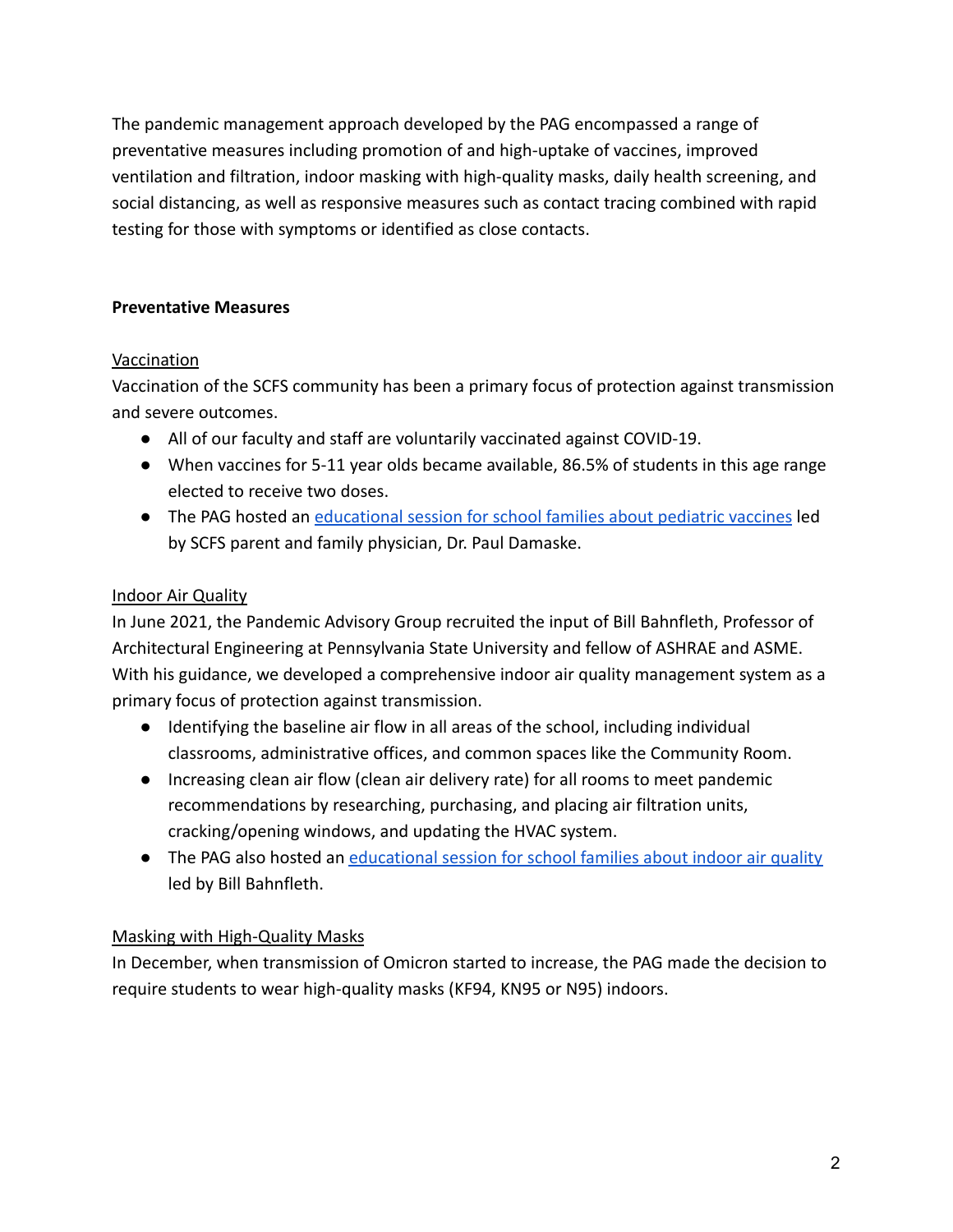## Daily Health Screening

The PAG asked all families to provide health information about their household every morning by completing a Google Form to identify if testing or quarantine might be needed. School health administrators processed this information each day according to the following protocols.

## **Responsive Measures**

## Symptom and Case Management: Reporting and Contact Tracing

The PAG developed a protocol to actively manage reports of symptoms and cases in the SCFS community. These protocols were executed by the School Health Administrators and other members of staff. Any symptomatic individual was asked to take a COVID-19 test before attending school. If a case was identified, the School Health Administrators performed contact tracing to identify potential exposures within and outside of the school community. The PAG determined what action needed to be taken and supported the school administration in notifying any affected members of the SCFS community.

## Rapid Testing

Through the use of rapid antigen tests, often serial testing over the course of 24 hours, in-school close contacts and individuals with minor symptoms were able to attend school.

## Mid-Year Updates to Mitigation Plan

## *Evolution of subvariants*

The PAG responded quickly as the strains of the SARS-CoV-2 virus mutated in late 2021 and ealy 2022. Omicron and its subvariants are more highly transmissible and break through vaccines at a higher rate than previously-circulating variants. We adjusted our mitigation policies to reflect these changes in transmission, including more serial testing for symptomatic people and all close contacts before entering school.

# *High vaccination rates*

Due to the high vaccine rate amongst students, the PAG updated the mitigation plan again for the remainder of the school year. This update allowed for:

- optional masking outdoors,
- reduced focus on social distancing indoors,
- all-school Meeting for Worship held in the Community Room, and
- off-campus field trips, including an all-school trip to Camp Blue Diamond.

Even as county cases rose, and there were more cases within the SCFS community, in-school transmission of COVID-19 stayed low following these less-restrictive mitigation measures.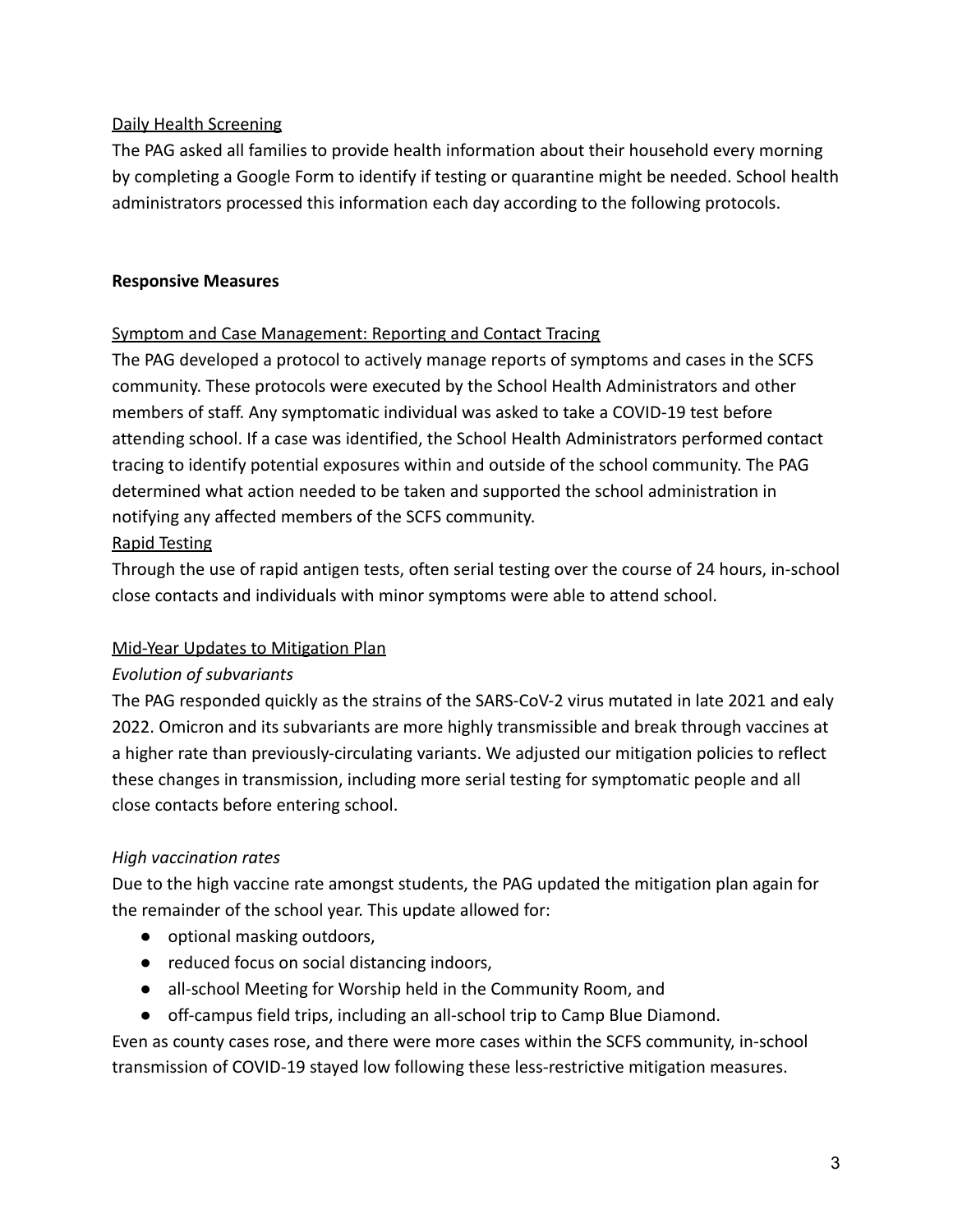#### **Quantitative Report on Pandemic Management at SCFS**

These preventative and responsive measures allowed us to navigate in-person school successfully this year, with low instances of in-school transmission.

- 39 total cases amongst students
	- 5 (13%) related to in-school transmission
	- 34 (87%) outside-school transmission
	- 15 (37%) of these cases were in school while potentially infectious (and contact tracing was performed)
	- $\circ$  26 (63%) of these cases were screened prior to entering school or occured during school breaks and were not in school while potentially infectious
- 2 cases among faculty and staff
- 425 test kits (850 individual tests) distributed

## **Vaccination Policy for the 2022-2023 School Year**

The Board of Trustees approved the following policy recommended by the Pandemic Advisory Group:

*Beginning with the 2022-23 academic year, State College Friends School will require documented proof of vaccination against COVID-19 for any student in an age group that has been approved by the FDA and CDC to receive the COVID-19 vaccine. Exemptions for medical reasons will be considered on a case by case basis and must be accompanied by documentation from a medical professional. The HOS will also use discernment around current SCFS families with unvaccinated children on a case-by-case basis. The school will rely on guidance from the CDC for the most updated vaccine recommendations.*

## **Emergency Assistance to Non-Public Schools Grant**

Much of this work was made possible by a grant awarded to SCFS via the Emergency Assistance to Non-Public Schools (EANS) program. We are grateful to Donnan Stoicovy for completing the initial application for this grant, to Annie Boggess and Sunna deForest for expanding the scope of the proposed use of the funds, and to David Kern and Jackie Elliott for managing the distribution of these monies to support SCFS' pandemic management efforts.